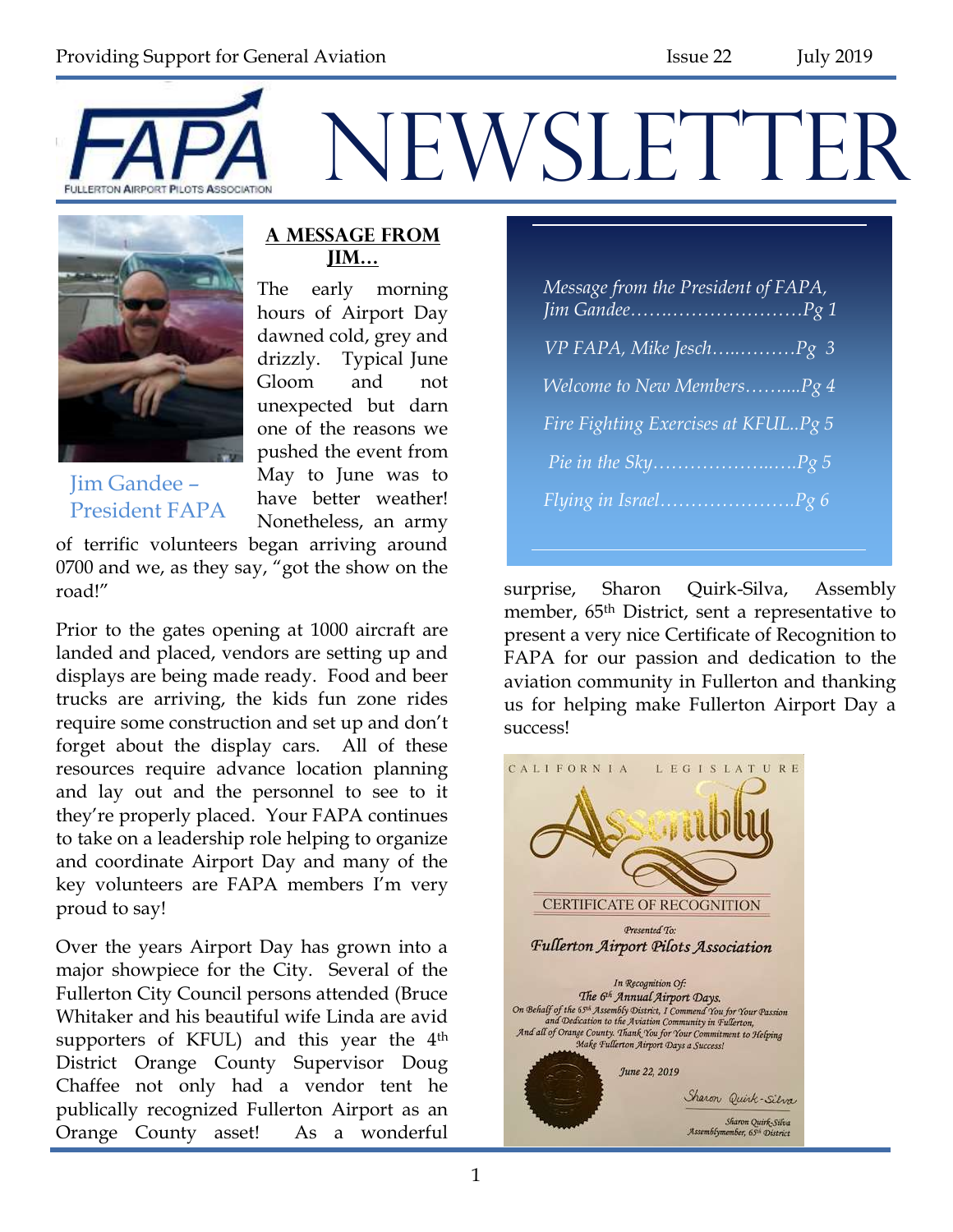Many commented this was the best attended Airport Day ever! I know each year we see more and more families attend and that's what it's all about! Perhaps we inspire some youngsters to seek aviation careers; for sure we expose thousands to the businesses and FBO's here at KFUL. Literally hundreds of people signed up for both fixed wing and helicopter rides all without incident I might add. Airport Day was a huge success!

One last and very special note, THANK YOU again to those of you very special people who give up an entire Saturday to help showcase our hometown airport!!

FAPA is so fortunate to be part of the KFUL community. I'd like to think the contributions FAPA makes to the airport community are significant and worthwhile. Our Junior Aviator Division allows young aviators the opportunity to access a Cessna 152 for the absolute minimum cost of \$65 per hour WET! Our Applied Science and Learning Division continue to teach aircraft fabrication skills to anyone, free of charge! Our monthly safety meetings are well attended and rewarding to those who attend. But thanks and recognition also need to go to those FBO's who continue to support FAPA. AFI graciously provides us their hangar for our meetings and allow us to tie down our 152 free of charge! They are very special people, Bill and Carey Griggs, and we'd like to acknowledge their continued support of FAPA! Thank you AFI!!!

General Aviation, located mid-field on the south side, provides aircraft maintenance, hangar and tie down spaces and fuel. Tina Bateman (General Aviation's Manager) has recently offered to also support FAPA members by offering Self Serve fuel prices from the truck delivery! This is not only a convenience but represents a significant cost savings as well. First off the price difference between the SS and truck fuel averages about .25 per gallon. Couple that to the fact that you have just saved two starts on your engine thus the wear and tear that two heat cycles generate, that adds up. I have sent Tina a list of the current FAPA members. She is working on an internal system with her staff that cross references that list. The SS fuel price will automatically be applied to fuel purchased off of the truck. It couldn't be any easier! Please support these FBO'S that so graciously support us!

Recently, because of my Fire Dept. background, I have provided training to the airport staff on the proper use of the two compressed air foam firefighting systems installed on the airport pick-up trucks. One is a thirty-gallon system; the other has a ten gallon capacity. In the event of an incident that results in a fuel spill, potential spill or a fire these units can be employed prior to Fire Department arrival by the now trained airport service workers. The goal is to prevent a flammable liquids fire and/or extinguish a small fire before it gets out of control thereby providing additional time for extrication in the event of an aircraft incident. Thank you to the KFUL airport manager, Brendan O'reilly for recognizing the potential importance and value of these expensive systems!

Fly safe!

Jim Gandee President

> You can reach Jim Gandee at [fyrflyer@ca.rr.com](mailto:fyrflyer@ca.rr.com) or (562)587-9939

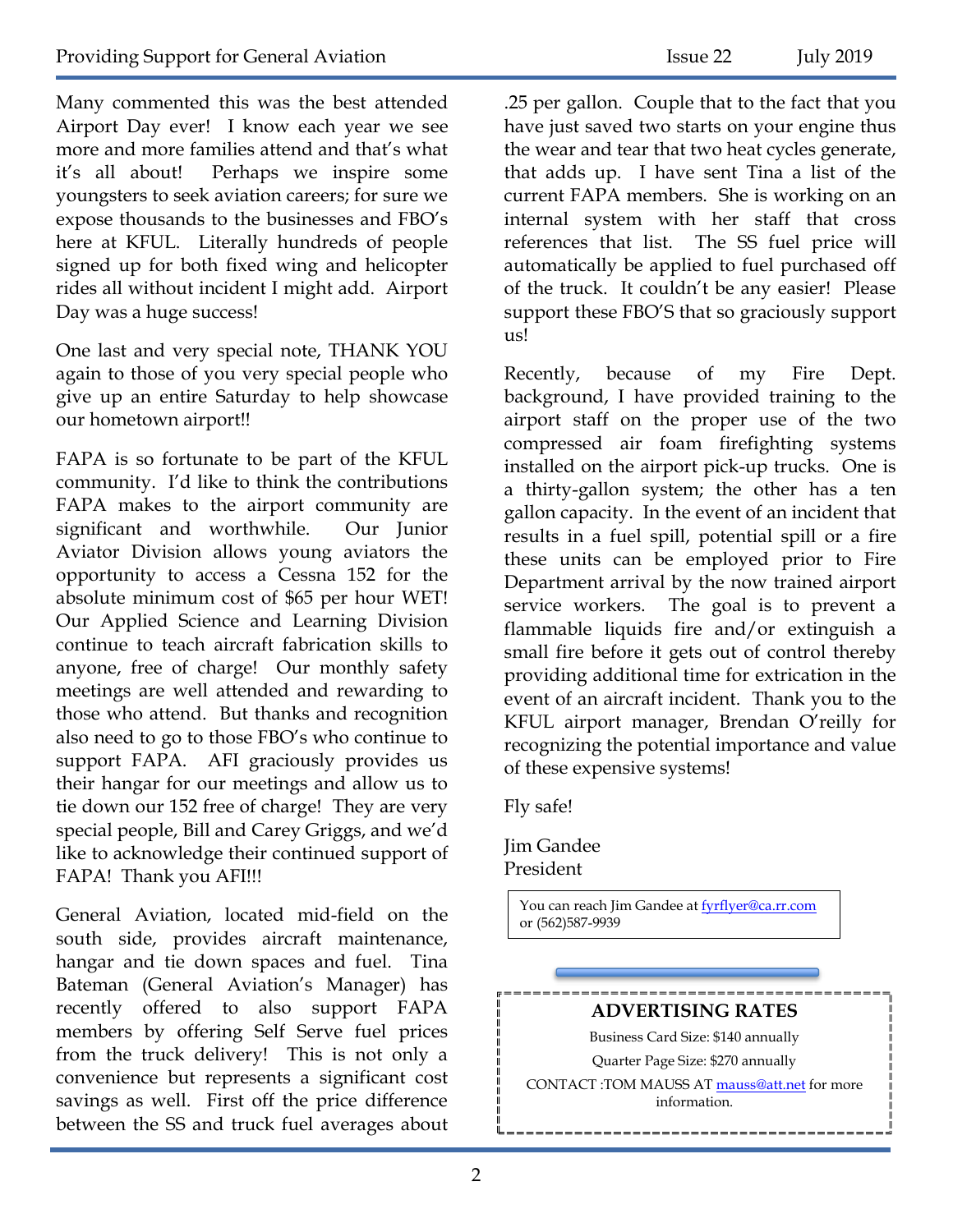



*Mike Jesch,VP FAPA. ATP, Master CFI-ASME-IA*

### **Why Ask Why?**

It's often said the most underutilized words in the pilot/controller lexicon are "Unable" and "Say Again". Sometimes, it's critically important to get your point across, clear up a

misunderstanding and get clarification in the most expeditious way possible, and other times, the issue is a bit more subtle but just as important.

Recently, a story came to me of a classic case of miscommunication. Fortunately, the outcome wasn't bad, but it could have been. It's an

interesting event, and perhaps will illustrate the importance of asking questions.

The pilot was departing from one airport and destined for another some 50 miles away, and across about three separate ATC sectors. The weather was good VMC, but he wanted to fly IFR just for the practice. In our area, it's possible to obtain a "canned" clearance – called a Tower Enroute Control – without filing an IFR flight plan and going through all those hoops. In any event, our pilot did exactly this and was soon on his way, cleared via the expected route and 6000 feet (which was higher than the normal 4000 published for the route). As he was climbing through 4700, the pilot was instructed to maintain 4500MSL for traffic, which he acknowledged and did, and got some additional vectors.

Soon, he was transferred to the next ATC sector, and then another one, and dutifully checked in each time level at 4500. One of the controllers instructed the pilot to "resume own navigation" (normally, an IFR pilot should expect a heading to intercept an airway or to a fix before resuming). The final controller eventually told him "Practice approach approved, no separation services provided." The pilot responded with, "I guess I'll cancel IFR then." I can only imagine what went through the controller's mind when he heard that!

I think this event illustrates a couple human factors mistakes, and offers a chance to review some best practices that we all might consider bringing into our technique. I believe any mistakes made were honest omissions, and no violations of procedures or regulations appear to have occurred.

First, the controller issued a bit of an unusual altitude to the pilot, which was modified to an even more unusual altitude. While it's not normal to be assigned a strange altitude above the MEA like that, neither is it out of the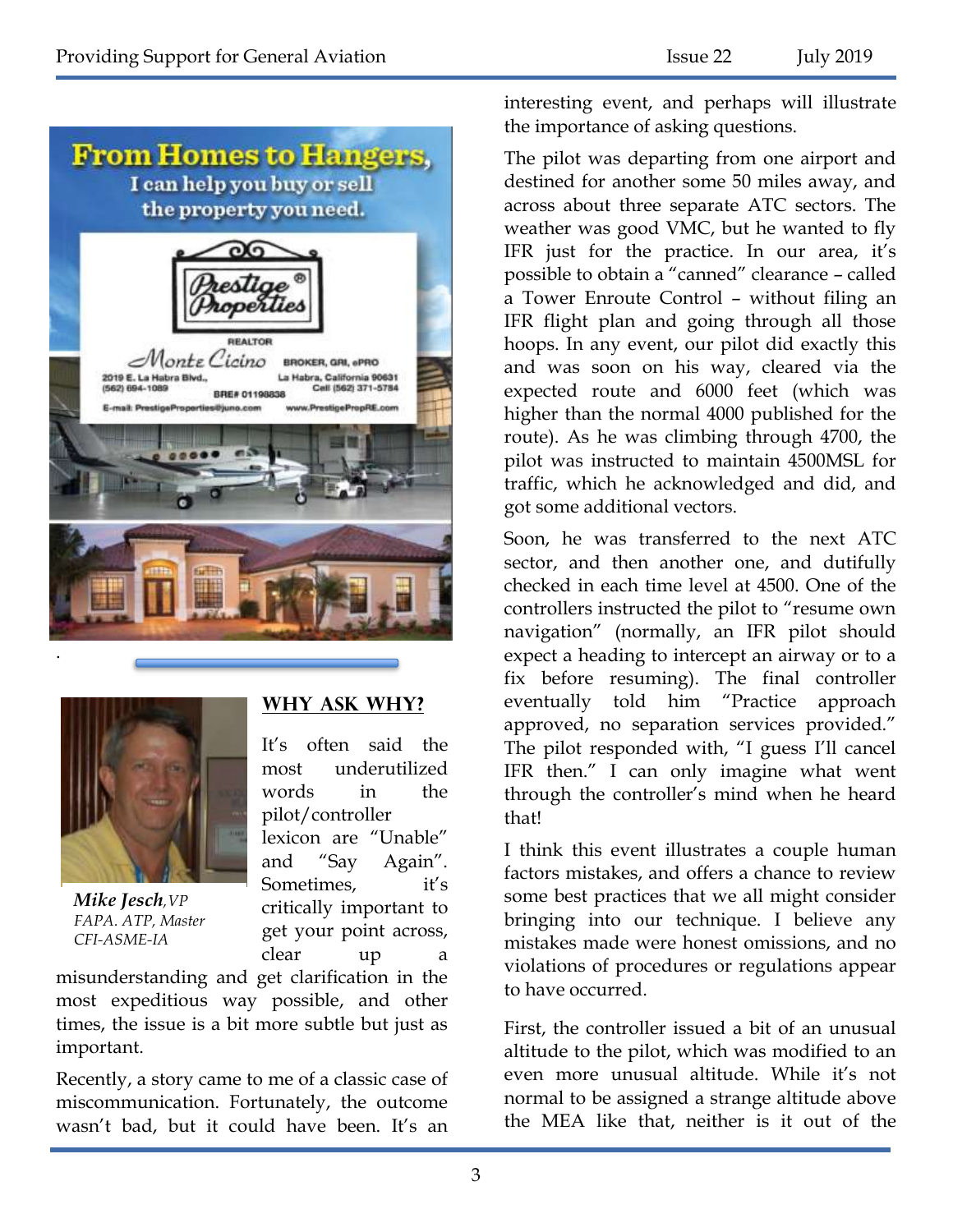question. In this case, conflicting traffic necessitated the change, and the controller probably intended to instruct the pilot to descend and maintain 4000 once he was clear of the conflict. On the pilot's part, he received a clear reason for the different altitude, and it made perfect sense. I don't know whether the traffic was pointed out to the pilot, or whether he ever had visual contact with that traffic. And, it doesn't really matter.

Next, control was moved to the next ATC sector, where the pilot checked in "Level at 4500". The previous two airplanes in the same area were both at 4500 and under VFR, so the presence of a third probably didn't seem unusual, and no questions were asked. I have no idea what was said during the handoff procedure between sectors, or if there is an indication on their screen as to the rules under which the pilot is operating.

Eventually, control was issued to the final controller, and the approach request was made. I know from experience that if the request is made to that second controller, word often doesn't get passed to the final, and it often seems like a surprise. He might have had a little Confirmation Bias here, expecting that any aircraft at 4500 clearly had to be VFR.

So, what lessons can we learn? What can we do to reduce confusion like this and help our teammates out on the other end of the radio? Perhaps an earlier communication with ATC, at almost any point on this flight, raising the question. Something along the lines of, "Hey, ATC, I was cleared to 4500 for traffic; do you still need that?" Or, "When can I expect to go back to 4000?" Or maybe reminding each sector that you're "IFR, level at 4500."

Remember that we're all human. Our Air Traffic Controllers are excellent; they take immense pride in accurately and safely providing the services they provide us, and

they do so without problems so much of the time that it may be hard to remember that mistakes will occur. They're not perfect. But, it's our kiesters strapped to that aerospace vehicle. If at any time, something seems unusual, or you don't know why something is happening, don't be afraid to ask the question. Don't let any confusion remain in the operation, even if it's not on your part, but you think the controller might be confused. Poke the controller for clarification or resolution. It's possible that he or she might have just forgotten that he'd asked you to do something weird.

Finally, please take any opportunity to visit with controllers. Whether it's visiting the tower at your local field, or a pilot group-sponsored tour of a TRACON or ARTCC facility, or even finding the Pink Shirts at Oshkosh, I cannot recommend highly enough that you avail yourself of any and every opportunity to meet these people and see how they do what they do. Write down your questions and bring them and ask them; they truly enjoy meeting the people they serve and answering them. As it happens, in this case, the pilot happened to be scheduled to tour the very facility in question just two days after the event. It was a tremendous opportunity for them to meet and explore the nuances of this tricky situation in person.

Fly Safe! Have Fun! Fly More!

Mike Jesch

ATP, Master CFI 2018 LGB District FAASTeam Rep Of The Year

WELCOME OUR NEW MEMBERS!

May *Jeff Russell*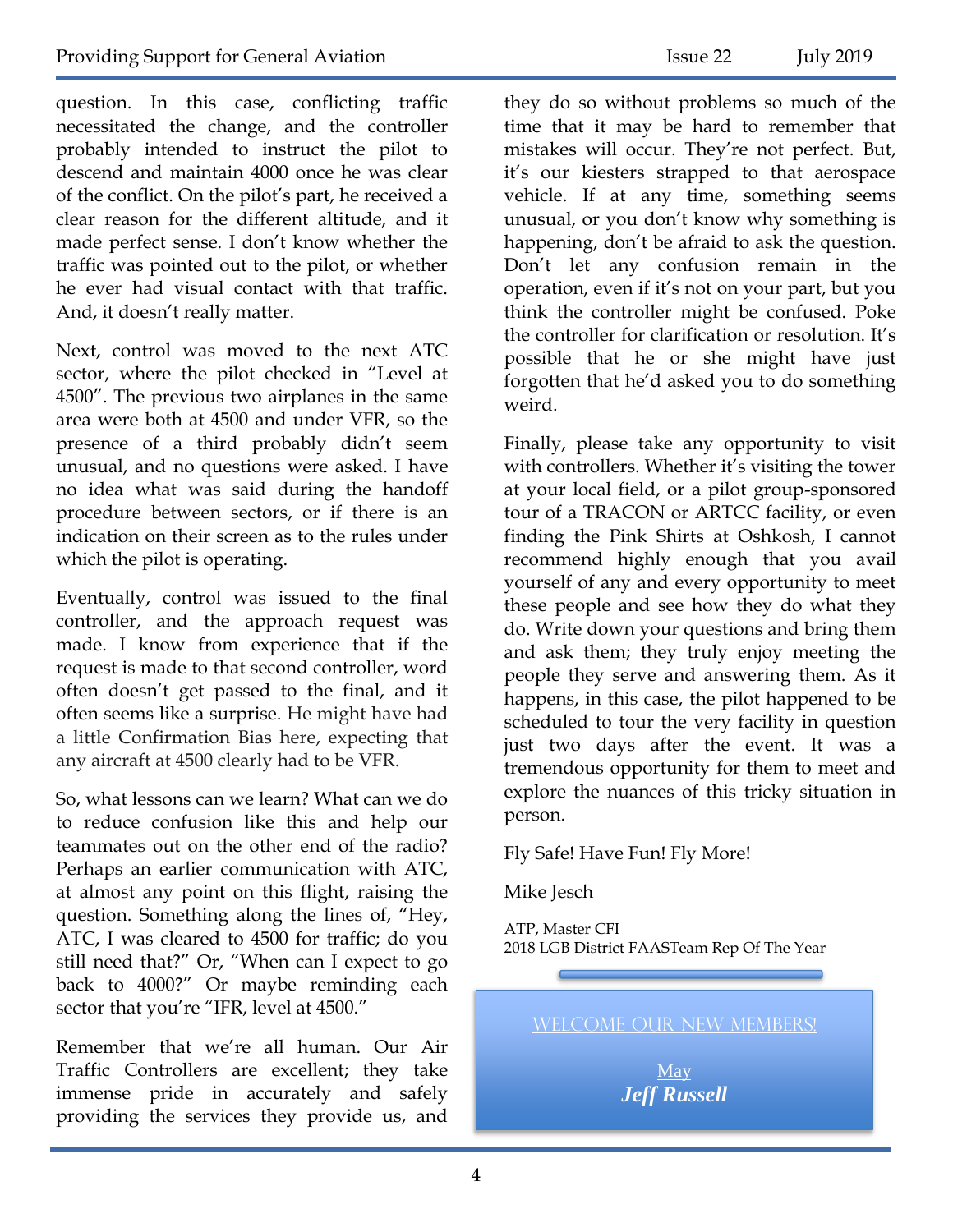### **Fire Fighting Exercises at KFUL**

The week of June 3rd firefighting exercises occurred at KFUL by the Brea and Fullerton Fire Department and airport personnel. The training exercises were developed to better train and equip firefighters on how to best respond to an airport incident. Exercises were completed over a week period and provided a comprehensive experience for firefighters.

KFUL Airport Operations personnel also participated in these exercises. Two airport vehicles are foam equipped for a fast response to an incident to minimize a fire until the fire department arrives. This is a positive step by Airport Management to equip these vehicles with foam systems and provide training to our local fire department and airport staff.





#### Pie im the Sky



**French Valley Café F70**

Southern California has many options for pilots to

let their inner "foodie" out. I recently visited the French Valley Café at French Valley Airport F70. Roughly 50 nm from KFUL, this is a quick and easy flight for a quick bite for breakfast, lunch, or dinner (except for Sunday – closes at 4 pm). I had a nice breakfast with good portions and good service. There is plenty of transient parking in front of the restaurant as well as an array of airport services if needed. I usually get flight following when heading to F70, always nice to be talking to ATC in busy So Cal airspace. Keep in mind F70 is a non-towered airport so you'll want to fly the recommended standard traffic pattern for the airport, announce your position, listen closely to other traffic, and keep your eyes open for traffic.

## **F70 – French Valley** AWOS-3 119.025 CTAF 122.8 March App/Dep 133.5 Runway 18/36, 6000'



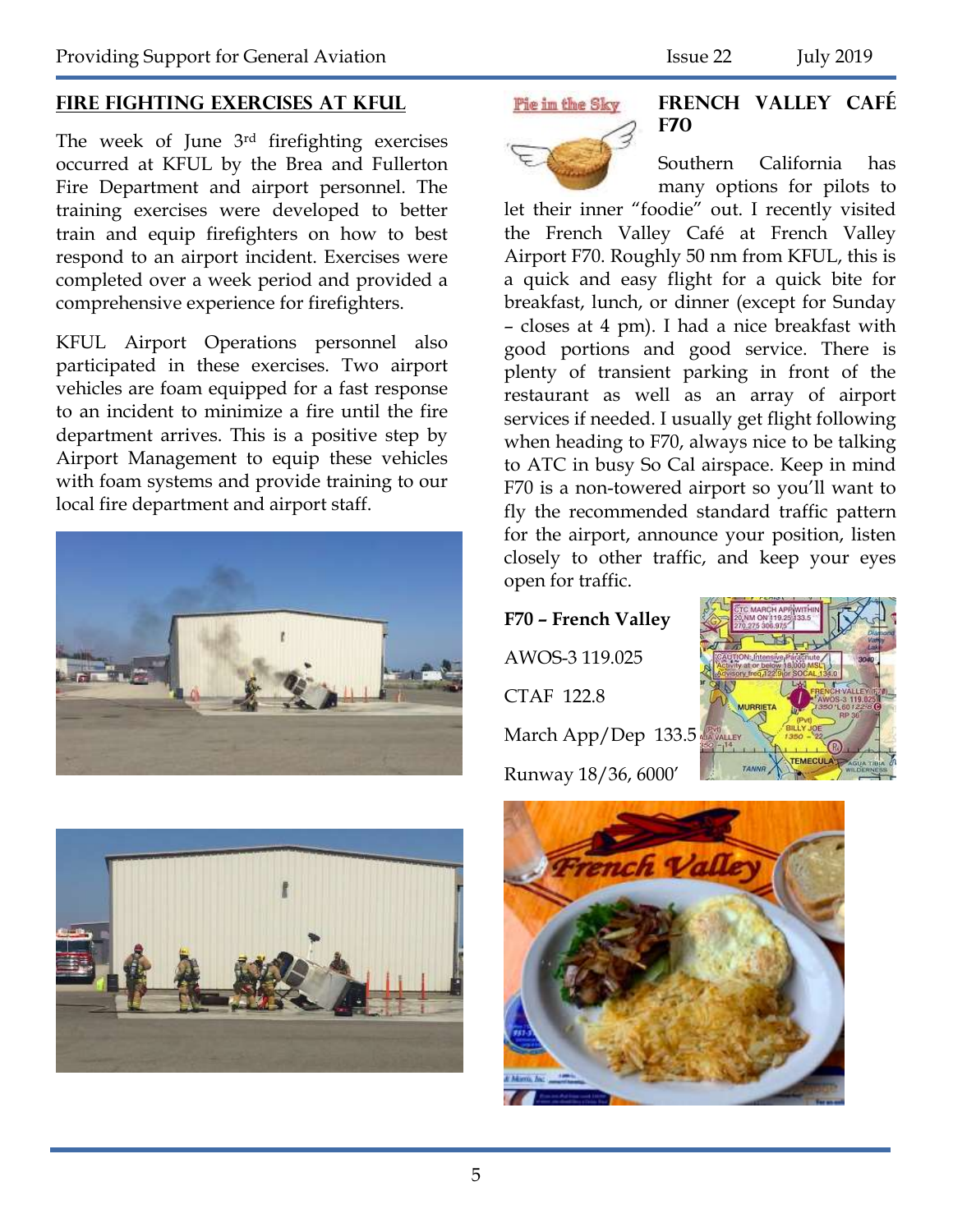### **Flying in Israel**

By Tom Mauss

In May I joined up with five friends in Israel for a tour of biblical sites, geo-political sites, and to take flight in a Cessna 172 in a different country (Israel). This is the first time I've flown outside the US as a general aviation pilot and I must say quite an experience.

In preparation for the experience I contacted a flight school in Tel Aviv, Sde Dov Airport, to make the necessary arrangements. I wanted to fly left seat so I decided to have a flight instructor in the right seat for this adventure. Israel is not as big as one might think. The north to south tip is approximately 220nm and west to east about 60 nm. I planned on leaving Tel Aviv, flying over Jerusalem, down to the Dead Sea and Masada, and back to Tel Aviv.



The day of the flight we had perfect weather. However as in "things aviation" we had a change from the original airport, Sde Dov, to an airport about 10 km north, Herzliya. Evidentially the airplane did not make it back to Sde Dov due to the prior evening weather. We did our preflight on the Cessna 172 and were ready to taxi and take-off. Notice in the picture that in Israel the country designator letter/number is 4X.



The flight plan was submitted the previous day as all flights are under a flight plan in Israel. The flight was filed as a CVFR (controlled visual flight rules) flight. ATC is controlled by the military. Also, I expected ATC to be in English – not the case in Israel with the exception of international flights arriving and departing out of Ben Gurion International Airport. At the smaller airports ATC is in Hebrew. In fact, to obtain an Israeli pilots license you must be proficient in Hebrew. As a result I asked my instructor to just give me headings, altitudes and any airspeed information. We took off and started over the Mediterranean Coast of Israel. It was spectacular!

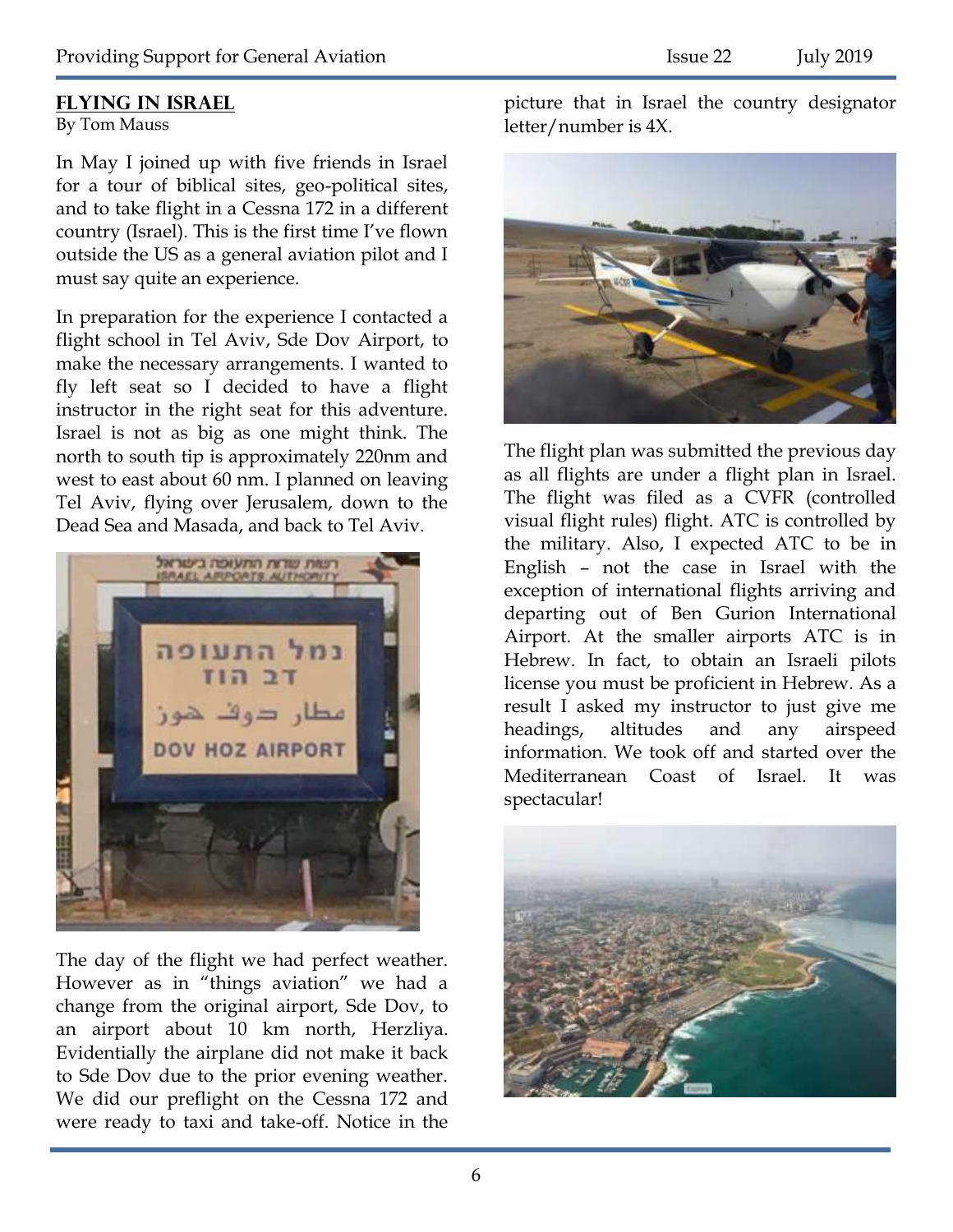The plan was then to head over towards Jerusalem. About 5 nm over land we were vectored back to the coast and informed we would not be flying over Jerusalem today as there were military exercises taking precedent. DARN! So back to the coast and then about 15 nm north of Gaza we headed toward the Dead Sea. We flew over several communities, lots of desert, and a couple of Bedouin communities before arriving at the Dead Sea. We then flew over Masada, where Herod had two palaces and the heart of the Roman-Jewish War in the first century.



We then headed to the Dead Sea. The next picture shows the altimeter, which is set correctly to barometric pressure. Can you guess the altitude?



Well, I don't think we busted our service ceiling at 99,000 feet…we actually flew at 1,000 feet below (not above) sea level. And, we were a good 400 feet above the water. There is an airport at the Dead Sea that is the lowest elevation airport in the world – it was Saturday and the Sabbath therefore it was closed and we could not land there.



On the return flight we headed towards the coast and I asked the instructor how close can we get to Gaza. He contacted ATC and they let us get within 2nm. Gaza is in a restricted area.

I must say flying in Israel was quite an adventure. It lasted about three hours but I'll have a lifetime of memories about the trip and my flying experience.



Flight Path – Israel Trip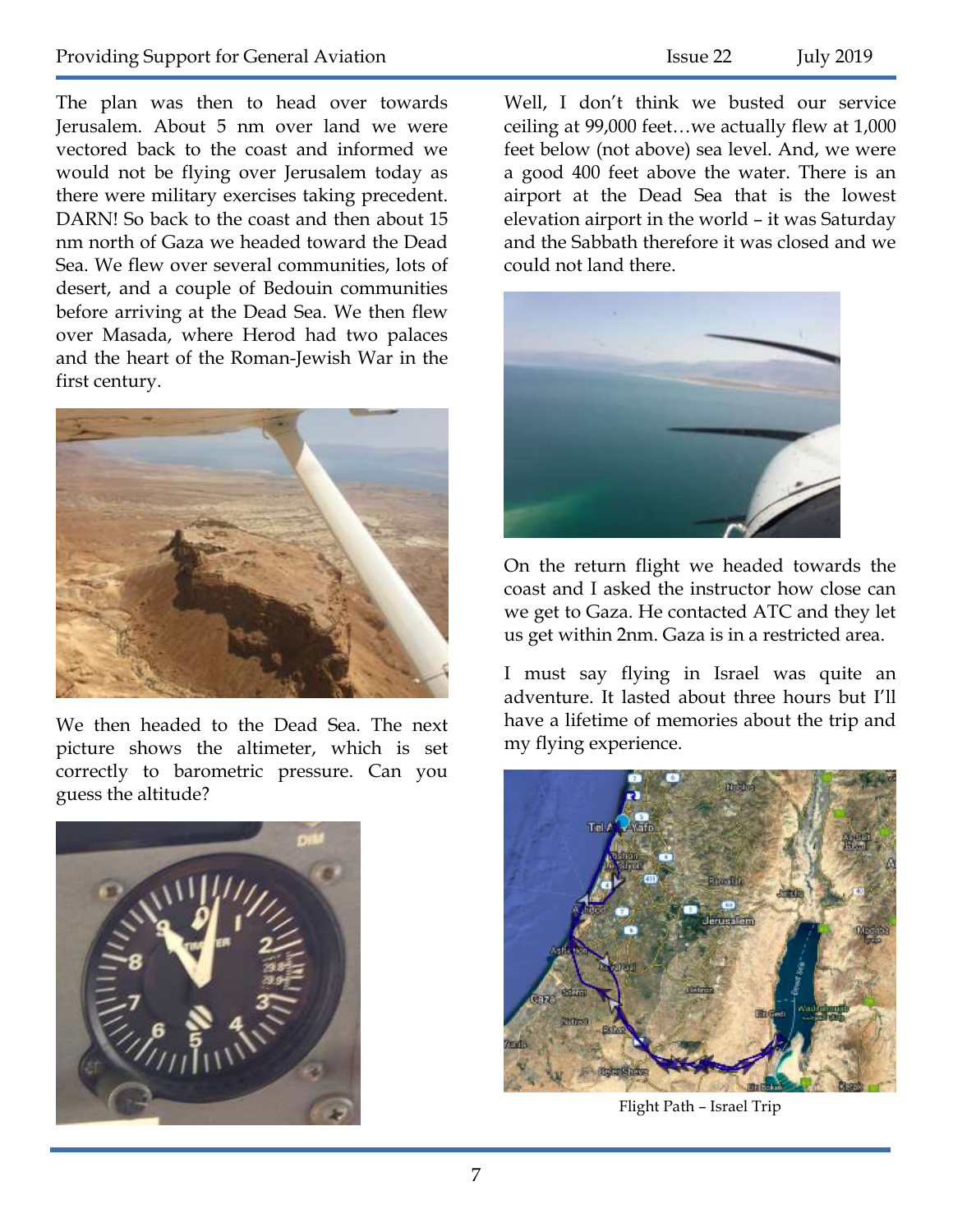# THANK YOU TO OUR SPONSORS